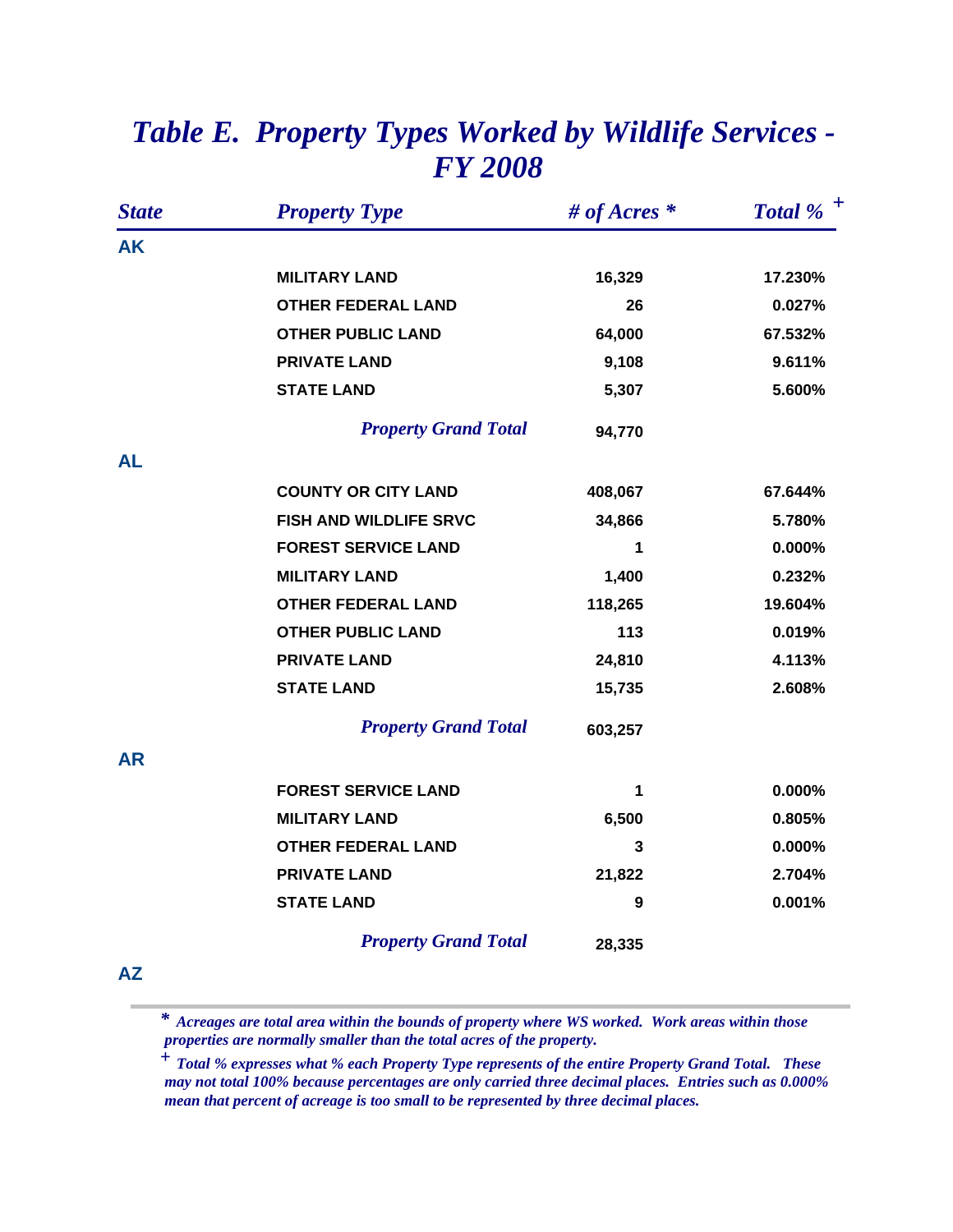| <b>State</b> | <b>Property Type</b>        | # of Acres $*$ | Total % $^+$ |
|--------------|-----------------------------|----------------|--------------|
|              | <b>BLM LAND</b>             | 778,694        | 10.959%      |
|              | <b>COUNTY OR CITY LAND</b>  | 128,669        | 1.811%       |
|              | <b>FOREST SERVICE LAND</b>  | 268,772        | 3.783%       |
|              | <b>MILITARY LAND</b>        | 305,587        | 4.301%       |
|              | <b>OTHER FEDERAL LAND</b>   | 461            | 0.006%       |
|              | <b>OTHER PUBLIC LAND</b>    | 151,900        | 2.138%       |
|              | <b>PRIVATE LAND</b>         | 941,404        | 13.249%      |
|              | <b>STATE LAND</b>           | 154,622        | 2.176%       |
|              | <b>TRIBAL LAND</b>          | 4,375,471      | 61.578%      |
|              | <b>Property Grand Total</b> | 7,105,580      |              |
| <b>CA</b>    |                             |                |              |
|              | <b>BLM LAND</b>             | 310,830        | 4.748%       |
|              | <b>COUNTY OR CITY LAND</b>  | 149,219        | 2.279%       |
|              | FISH AND WILDLIFE SRVC      | 155,053        | 2.368%       |
|              | <b>FOREST SERVICE LAND</b>  | 801,766        | 12.247%      |
|              | <b>MILITARY LAND</b>        | 110,574        | 1.689%       |
|              | <b>OTHER FEDERAL LAND</b>   | 26,943         | 0.412%       |
|              | <b>OTHER PUBLIC LAND</b>    | 90,080         | 1.376%       |
|              | <b>PRIVATE LAND</b>         | 4,810,728      | 73.482%      |
|              | <b>STATE LAND</b>           | 87,094         | 1.330%       |
|              | <b>TRIBAL LAND</b>          | 4,500          | 0.067%       |
|              | <b>Property Grand Total</b> | 6,546,787      |              |
| co           |                             |                |              |
|              | <b>BLM LAND</b>             | 519,945        | 6.365%       |
|              | <b>COUNTY OR CITY LAND</b>  | 3,129,664      | 38.314%      |
|              | <b>FOREST SERVICE LAND</b>  | 996,586        | 12.200%      |
|              | <b>MILITARY LAND</b>        | 26,509         | 0.325%       |
|              | <b>OTHER FEDERAL LAND</b>   | 26,580         | 0.325%       |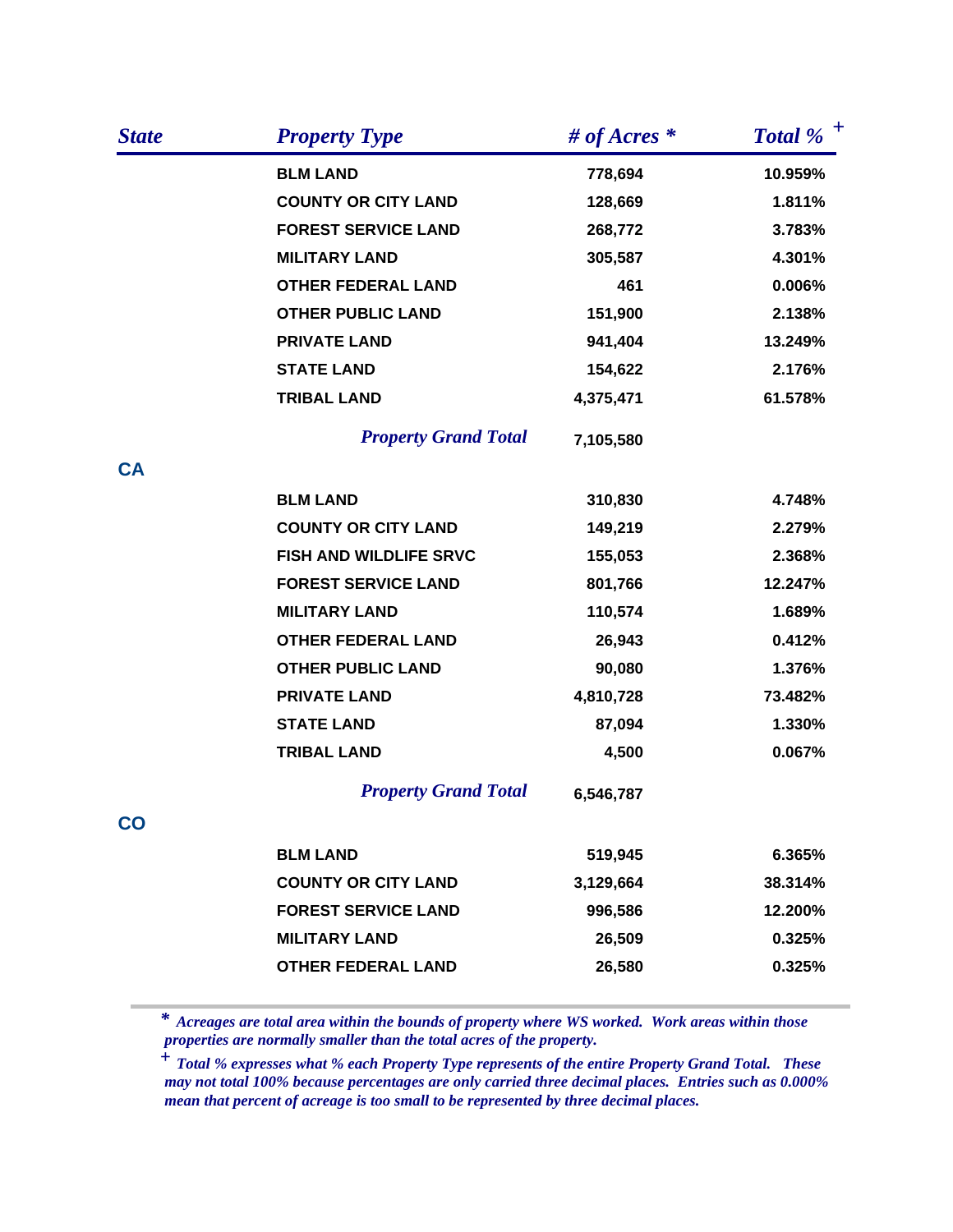| <b>State</b> | <b>Property Type</b>          | # of Acres $*$ | Total % $^+$ |
|--------------|-------------------------------|----------------|--------------|
|              | <b>OTHER PUBLIC LAND</b>      | 1,204          | 0.015%       |
|              | <b>PRIVATE LAND</b>           | 3,423,268      | 41.909%      |
|              | <b>STATE LAND</b>             | 40,122         | 0.491%       |
|              | <b>TRIBAL LAND</b>            | 4,541          | 0.056%       |
|              | <b>Property Grand Total</b>   | 8,168,419      |              |
| <b>CT</b>    |                               |                |              |
|              | <b>COUNTY OR CITY LAND</b>    | 109            | 2.618%       |
|              | FISH AND WILDLIFE SRVC        | 1,001          | 24.045%      |
|              | <b>MILITARY LAND</b>          | 1              | 0.024%       |
|              | <b>OTHER PUBLIC LAND</b>      | 100            | 2.402%       |
|              | <b>PRIVATE LAND</b>           | 2,173          | 52.198%      |
|              | <b>STATE LAND</b>             | 201            | 4.828%       |
|              | <b>Property Grand Total</b>   | 3,585          |              |
| <b>DC</b>    |                               |                |              |
|              | <b>OTHER FEDERAL LAND</b>     | 578            | 100.000%     |
|              | <b>Property Grand Total</b>   | 578            |              |
| DE           |                               |                |              |
|              | <b>COUNTY OR CITY LAND</b>    | 200            | 1.538%       |
|              | FISH AND WILDLIFE SRVC        | 12,000         | 92.308%      |
|              | <b>STATE LAND</b>             | 800            | 6.154%       |
|              | <b>Property Grand Total</b>   | 13,000         |              |
| FL           |                               |                |              |
|              | <b>COUNTY OR CITY LAND</b>    | 531,182        | 19.313%      |
|              | <b>FISH AND WILDLIFE SRVC</b> | 2,400          | 0.087%       |
|              | <b>MILITARY LAND</b>          | 1,929,453      | 70.153%      |
|              | <b>OTHER FEDERAL LAND</b>     | 3,755          | 0.137%       |
|              | <b>OTHER PUBLIC LAND</b>      | 37,200         | 1.353%       |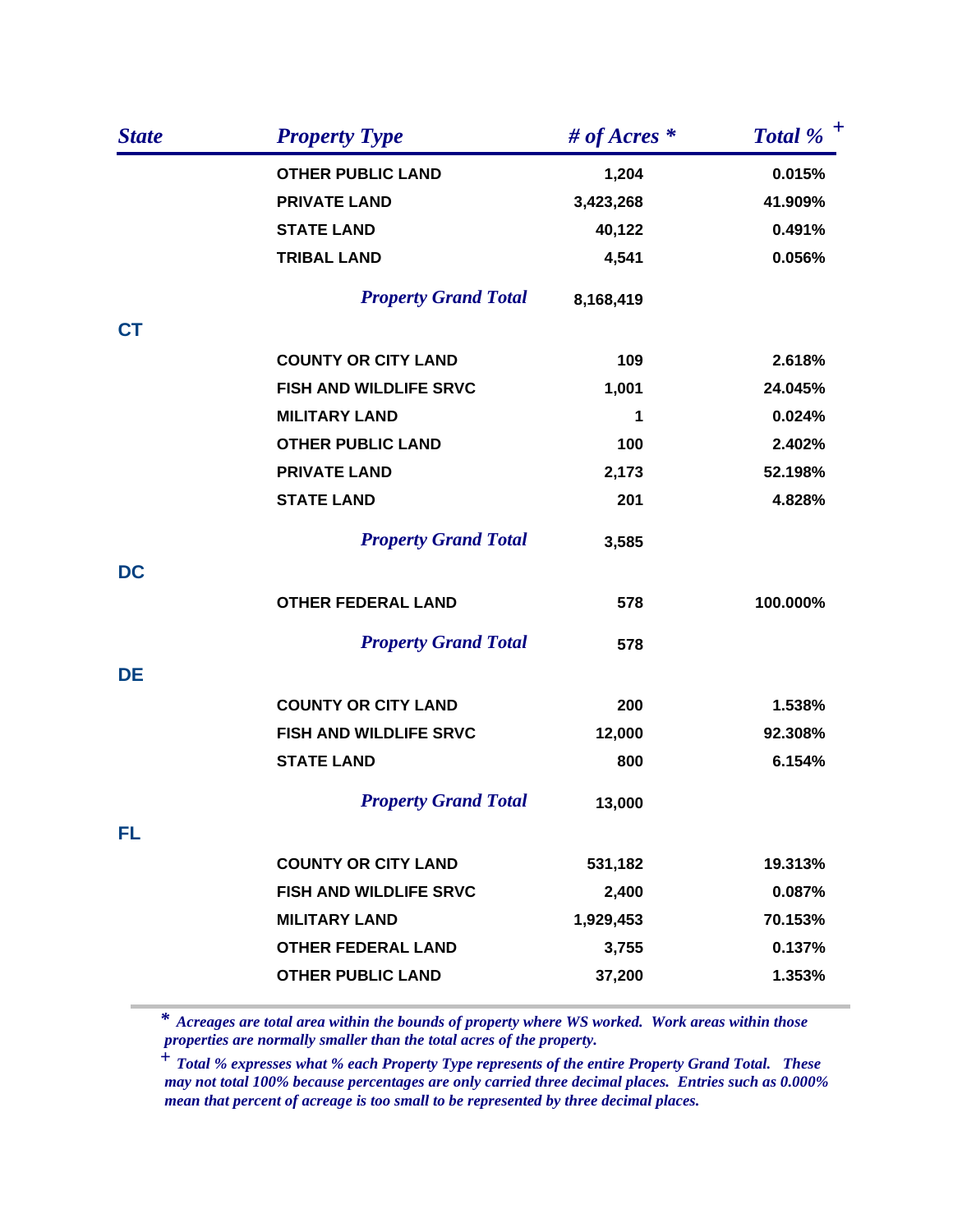| <b>State</b> | <b>Property Type</b>        | # of Acres $*$ | Total % $^+$ |
|--------------|-----------------------------|----------------|--------------|
|              | <b>PRIVATE LAND</b>         | 66,725         | 2.426%       |
|              | <b>STATE LAND</b>           | 179,618        | 6.531%       |
|              | <b>Property Grand Total</b> | 2,750,333      |              |
| <b>GA</b>    |                             |                |              |
|              | <b>COUNTY OR CITY LAND</b>  | 3,587          | 4.918%       |
|              | <b>MILITARY LAND</b>        | 11,825         | 16.213%      |
|              | <b>OTHER FEDERAL LAND</b>   | 1,984          | 2.720%       |
|              | <b>OTHER PUBLIC LAND</b>    | 100            | 0.137%       |
|              | <b>PRIVATE LAND</b>         | 49,638         | 68.058%      |
|              | <b>STATE LAND</b>           | 5,801          | 7.954%       |
|              | <b>Property Grand Total</b> | 72,935         |              |
| <b>GB</b>    |                             |                |              |
|              | <b>MILITARY LAND</b>        | 19,002         | 100.000%     |
|              | <b>Property Grand Total</b> | 19,002         |              |
| GU           |                             |                |              |
|              | <b>COUNTY OR CITY LAND</b>  | 25             | 0.009%       |
|              | <b>MILITARY LAND</b>        | 209,053        | 74.878%      |
|              | <b>OTHER FEDERAL LAND</b>   | 10             | 0.004%       |
|              | <b>OTHER PUBLIC LAND</b>    | 6              | 0.002%       |
|              | <b>PRIVATE LAND</b>         | 60,173         | 21.553%      |
|              | <b>STATE LAND</b>           | 9,924          | 3.555%       |
|              | <b>Property Grand Total</b> | 279,191        |              |
| HI           |                             |                |              |
|              | <b>COUNTY OR CITY LAND</b>  | 401            | 0.028%       |
|              | <b>MILITARY LAND</b>        | 18,511         | 1.308%       |
|              | <b>OTHER FEDERAL LAND</b>   | 1              | $0.000\%$    |
|              | <b>PRIVATE LAND</b>         | 382,930        | 27.049%      |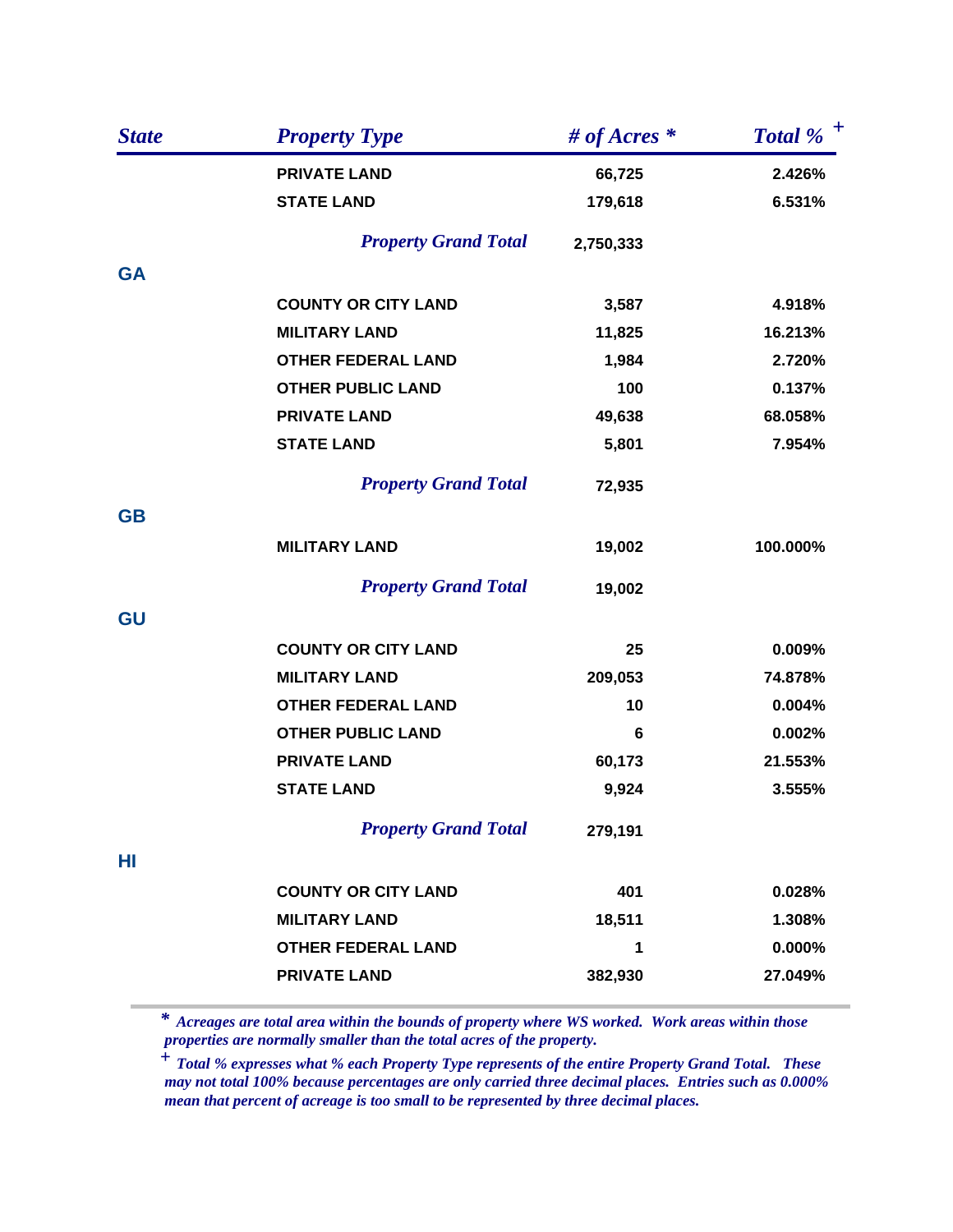| <b>State</b> | <b>Property Type</b>        | # of Acres $*$ | Total % $^+$ |
|--------------|-----------------------------|----------------|--------------|
|              | <b>STATE LAND</b>           | 1,013,847      | 71.615%      |
|              | <b>Property Grand Total</b> | 1,415,690      |              |
| IA           |                             |                |              |
|              | <b>COUNTY OR CITY LAND</b>  | 12,197         | 60.781%      |
|              | <b>OTHER FEDERAL LAND</b>   | 1              | 0.005%       |
|              | <b>PRIVATE LAND</b>         | 7,868          | 39.209%      |
|              | <b>STATE LAND</b>           | 1              | 0.005%       |
|              | <b>Property Grand Total</b> | 20,067         |              |
| ID           |                             |                |              |
|              | <b>BLM LAND</b>             | 3,140,861      | 38.094%      |
|              | <b>COUNTY OR CITY LAND</b>  | 12,380         | 0.150%       |
|              | <b>FOREST SERVICE LAND</b>  | 2,327,086      | 28.224%      |
|              | <b>OTHER FEDERAL LAND</b>   | 596,200        | 7.231%       |
|              | <b>PRIVATE LAND</b>         | 1,976,991      | 23.978%      |
|              | <b>STATE LAND</b>           | 186,488        | 2.262%       |
|              | <b>TRIBAL LAND</b>          | 5,000          | 0.061%       |
|              | <b>Property Grand Total</b> | 8,245,006      |              |
| IL           |                             |                |              |
|              | <b>COUNTY OR CITY LAND</b>  | 113,580        | 51.182%      |
|              | FISH AND WILDLIFE SRVC      | 45,054         | 20.302%      |
|              | <b>FOREST SERVICE LAND</b>  | 800            | 0.360%       |
|              | <b>OTHER FEDERAL LAND</b>   | 7,389          | 3.330%       |
|              | <b>OTHER PUBLIC LAND</b>    | 2,850          | 1.284%       |
|              | <b>PRIVATE LAND</b>         | 40,811         | 18.390%      |
|              | <b>STATE LAND</b>           | 11,431         | 5.151%       |
|              | <b>Property Grand Total</b> | 221,915        |              |

**IN**

 *Acreages are total area within the bounds of property where WS worked. Work areas within those properties are normally smaller than the total acres of the property. \**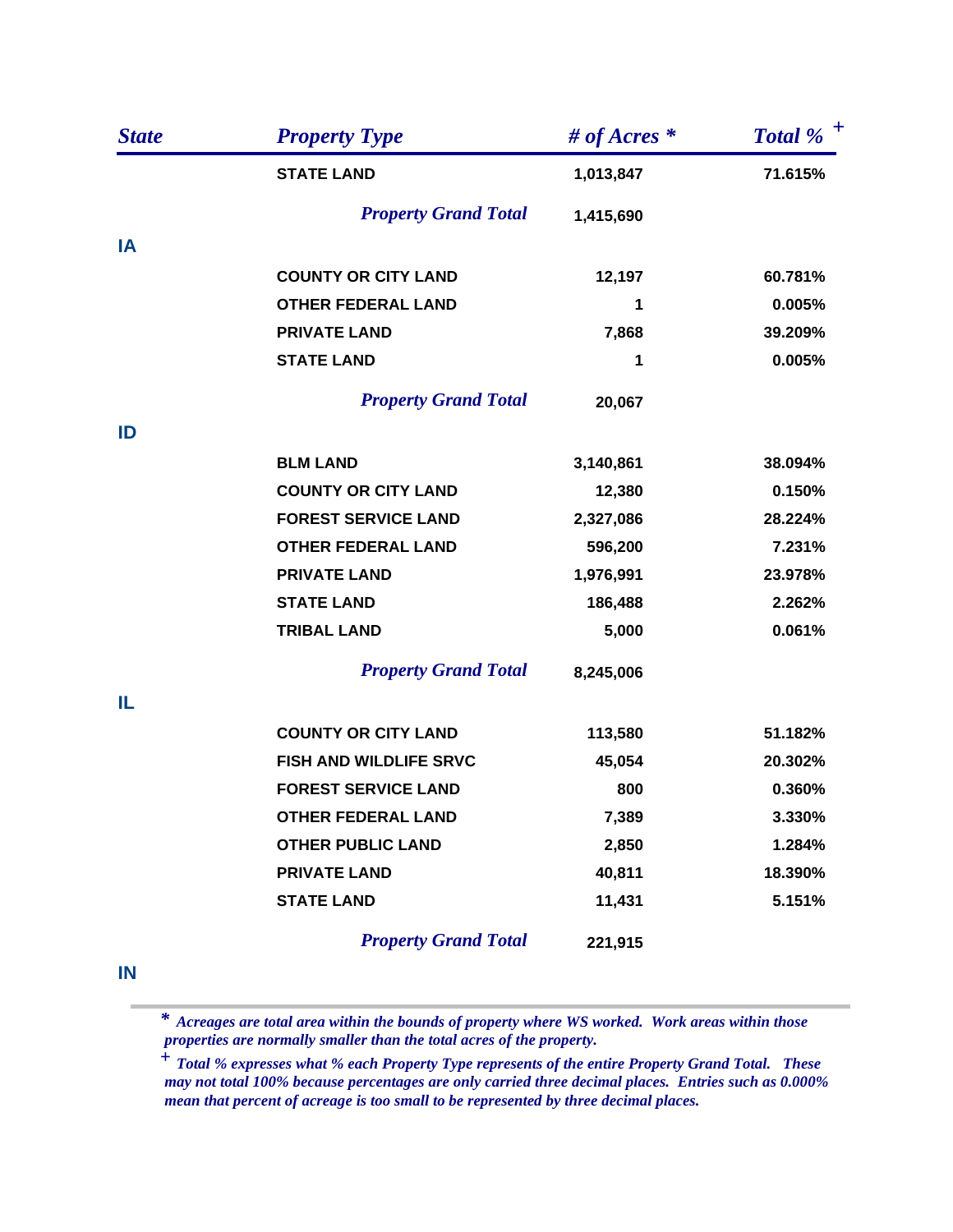| <b>State</b> | <b>Property Type</b>        | # of Acres $*$ | Total % $^+$ |
|--------------|-----------------------------|----------------|--------------|
|              | <b>COUNTY OR CITY LAND</b>  | 11,550         | 51.170%      |
|              | <b>OTHER PUBLIC LAND</b>    | 2,305          | 10.212%      |
|              | <b>PRIVATE LAND</b>         | 8,717          | 38.619%      |
|              | <b>Property Grand Total</b> | 22,572         |              |
| <b>KS</b>    |                             |                |              |
|              | <b>COUNTY OR CITY LAND</b>  | 3,519          | 0.727%       |
|              | <b>FOREST SERVICE LAND</b>  | 110,000        | 22.724%      |
|              | <b>MILITARY LAND</b>        | 100,216        | 20.703%      |
|              | <b>OTHER PUBLIC LAND</b>    | 21             | 0.004%       |
|              | <b>PRIVATE LAND</b>         | 256,968        | 53.085%      |
|              | <b>STATE LAND</b>           | 13,341         | 2.756%       |
|              | <b>Property Grand Total</b> | 484,065        |              |
| <b>KY</b>    |                             |                |              |
|              | <b>COUNTY OR CITY LAND</b>  | 251,298        | 36.777%      |
|              | <b>MILITARY LAND</b>        | 41,103         | 6.015%       |
|              | <b>OTHER FEDERAL LAND</b>   | 34,141         | 4.996%       |
|              | <b>PRIVATE LAND</b>         | 32,019         | 4.686%       |
|              | <b>STATE LAND</b>           | 324,750        | 47.526%      |
|              | <b>Property Grand Total</b> | 683,311        |              |
| LA           |                             |                |              |
|              | <b>COUNTY OR CITY LAND</b>  | 445,186        | 40.766%      |
|              | FISH AND WILDLIFE SRVC      | 124,001        | 11.355%      |
|              | <b>FOREST SERVICE LAND</b>  | 212,909        | 19.496%      |
|              | <b>MILITARY LAND</b>        | $\mathbf{2}$   | 0.000%       |
|              | <b>OTHER FEDERAL LAND</b>   | 1,003          | 0.092%       |
|              | <b>OTHER PUBLIC LAND</b>    | 208            | 0.019%       |
|              | <b>PRIVATE LAND</b>         | 299,396        | 27.416%      |
|              | <b>STATE LAND</b>           | 9,341          | 0.855%       |
|              |                             |                |              |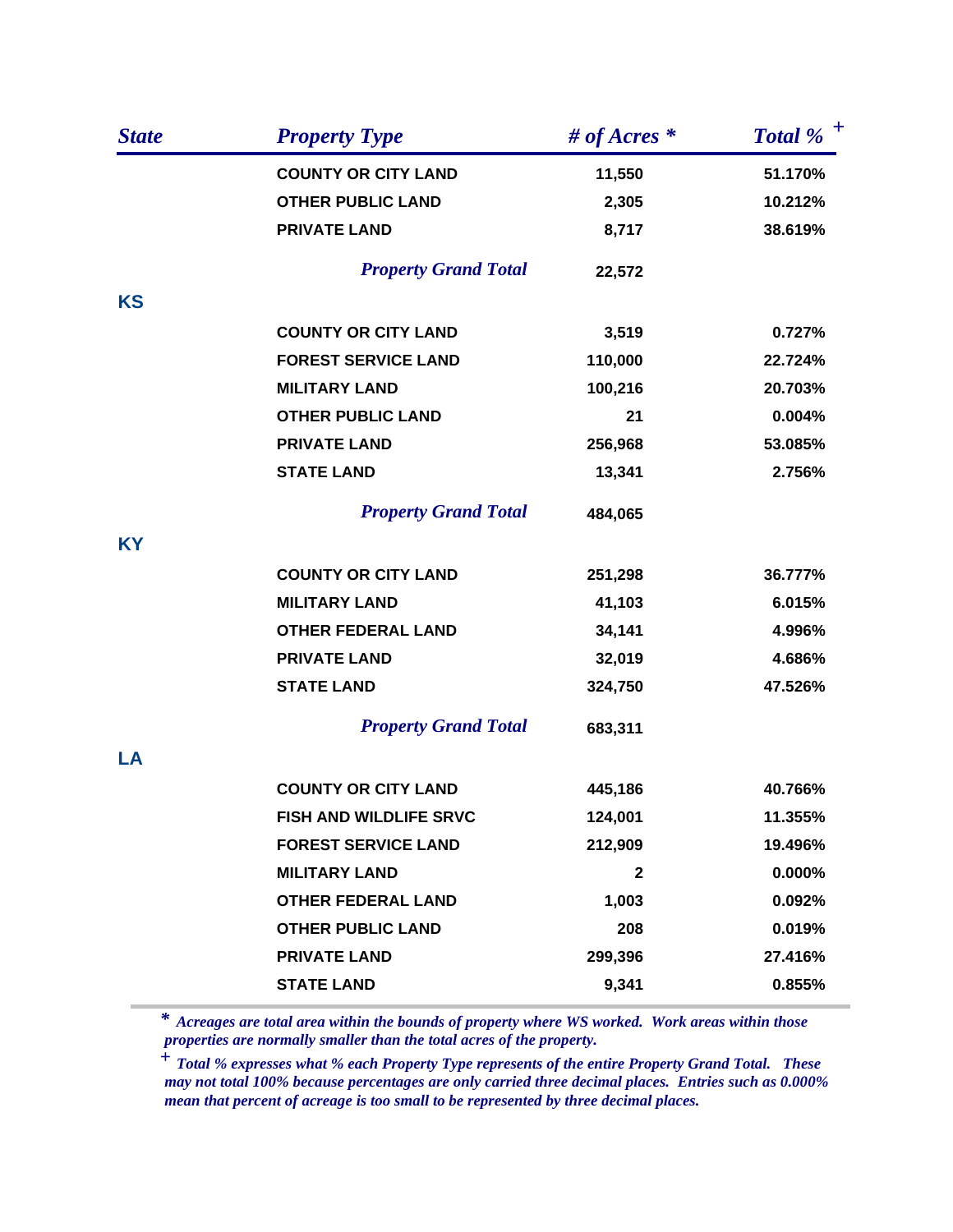| <b>State</b> | <b>Property Type</b>          | # of Acres $*$ | Total % $^+$ |
|--------------|-------------------------------|----------------|--------------|
|              | <b>Property Grand Total</b>   | 1,092,046      |              |
| <b>MA</b>    |                               |                |              |
|              | <b>COUNTY OR CITY LAND</b>    | 2,137          | 1.696%       |
|              | FISH AND WILDLIFE SRVC        | 4,662          | 3.699%       |
|              | <b>MILITARY LAND</b>          | 3,785          | 3.003%       |
|              | <b>OTHER FEDERAL LAND</b>     | 1              | 0.001%       |
|              | <b>OTHER PUBLIC LAND</b>      | 100            | 0.079%       |
|              | <b>PRIVATE LAND</b>           | 111,452        | 88.427%      |
|              | <b>STATE LAND</b>             | 3,901          | 3.095%       |
|              | <b>Property Grand Total</b>   | 126,038        |              |
| <b>MD</b>    |                               |                |              |
|              | <b>COUNTY OR CITY LAND</b>    | 3,616          | 2.109%       |
|              | FISH AND WILDLIFE SRVC        | 23,000         | 13.416%      |
|              | <b>MILITARY LAND</b>          | 897            | 0.523%       |
|              | <b>OTHER FEDERAL LAND</b>     | 3,241          | 1.890%       |
|              | <b>OTHER PUBLIC LAND</b>      | 8,022          | 4.679%       |
|              | <b>PRIVATE LAND</b>           | 96,541         | 56.312%      |
|              | <b>STATE LAND</b>             | 36,124         | 21.071%      |
|              | <b>Property Grand Total</b>   | 171,441        |              |
| <b>ME</b>    |                               |                |              |
|              | <b>COUNTY OR CITY LAND</b>    | 497            | 35.223%      |
|              | <b>FISH AND WILDLIFE SRVC</b> | 152            | 10.773%      |
|              | <b>MILITARY LAND</b>          | 201            | 14.245%      |
|              | <b>OTHER PUBLIC LAND</b>      | $\mathbf 1$    | 0.071%       |
|              | <b>PRIVATE LAND</b>           | 454            | 32.176%      |
|              | <b>STATE LAND</b>             | 106            | 7.512%       |
|              | <b>Property Grand Total</b>   | 1,411          |              |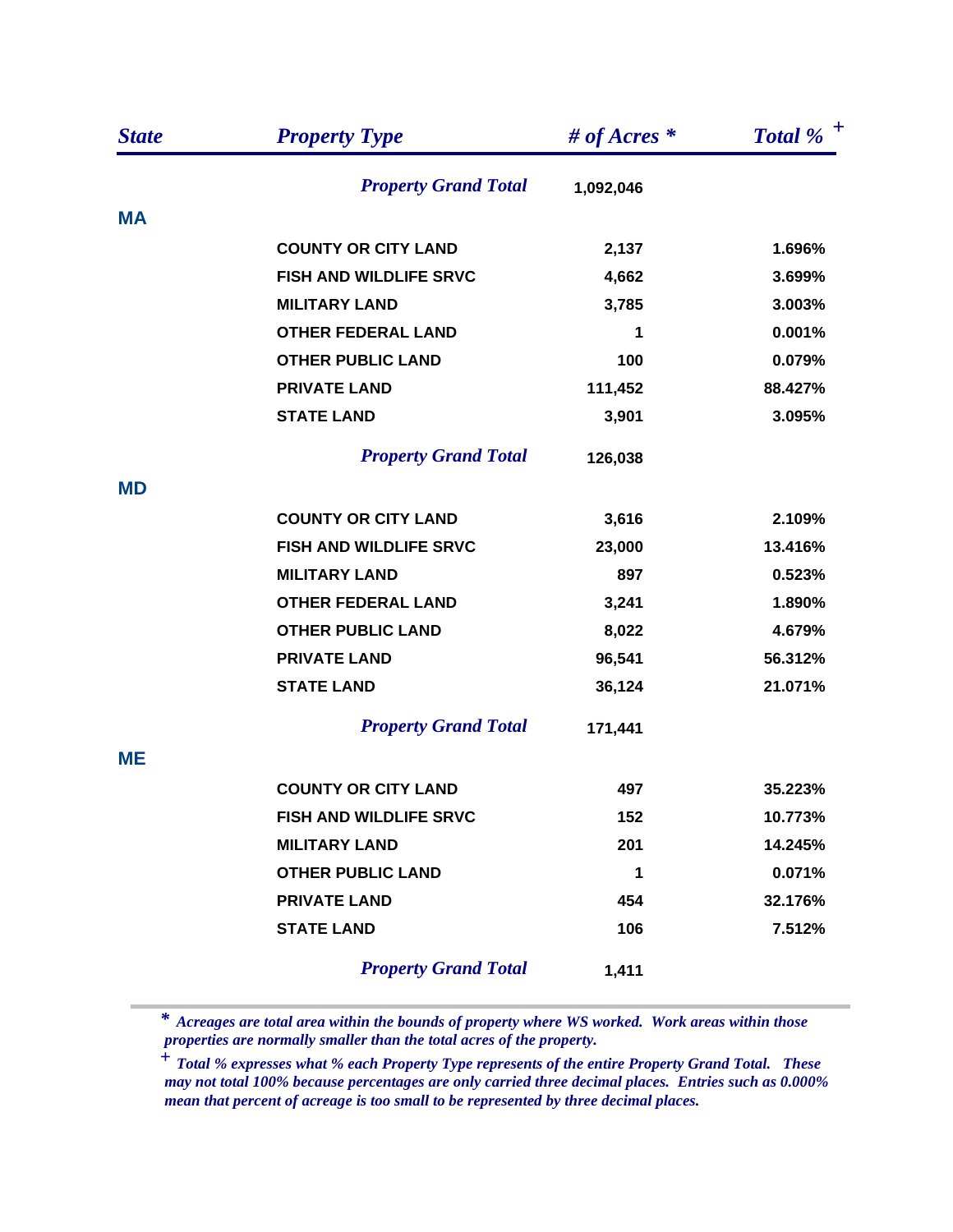| <b>State</b> | <b>Property Type</b>        | # of Acres $*$ | Total % $^+$ |
|--------------|-----------------------------|----------------|--------------|
| ΜI           |                             |                |              |
|              | <b>COUNTY OR CITY LAND</b>  | 246            | 0.005%       |
|              | <b>FOREST SERVICE LAND</b>  | 2,000,000      | 43.018%      |
|              | <b>OTHER FEDERAL LAND</b>   | 5,001          | 0.108%       |
|              | <b>OTHER PUBLIC LAND</b>    | 13,400         | 0.288%       |
|              | <b>PRIVATE LAND</b>         | 13,873         | 0.298%       |
|              | <b>STATE LAND</b>           | 2,616,681      | 56.282%      |
|              | <b>Property Grand Total</b> | 4,649,201      |              |
| <b>MN</b>    |                             |                |              |
|              | <b>BLM LAND</b>             | 1              | 0.000%       |
|              | <b>COUNTY OR CITY LAND</b>  | 408,962        | 87.565%      |
|              | <b>FOREST SERVICE LAND</b>  | 3,105          | 0.665%       |
|              | <b>OTHER FEDERAL LAND</b>   | 433            | 0.093%       |
|              | <b>PRIVATE LAND</b>         | 50,441         | 10.800%      |
|              | <b>STATE LAND</b>           | 4,087          | 0.875%       |
|              | <b>TRIBAL LAND</b>          | 10             | 0.002%       |
|              | <b>Property Grand Total</b> | 467,039        |              |
| <b>MO</b>    |                             |                |              |
|              | <b>COUNTY OR CITY LAND</b>  | 398,155        | 42.286%      |
|              | <b>FOREST SERVICE LAND</b>  | 500,500        | 53.155%      |
|              | <b>MILITARY LAND</b>        | 5,285          | 0.561%       |
|              | <b>OTHER FEDERAL LAND</b>   | 10             | 0.001%       |
|              | <b>OTHER PUBLIC LAND</b>    | 15             | 0.002%       |
|              | <b>PRIVATE LAND</b>         | 37,172         | 3.948%       |
|              | <b>STATE LAND</b>           | 450            | 0.048%       |
|              | <b>Property Grand Total</b> | 941,587        |              |
| <b>MS</b>    |                             |                |              |
|              | <b>BLM LAND</b>             | 3              | 0.002%       |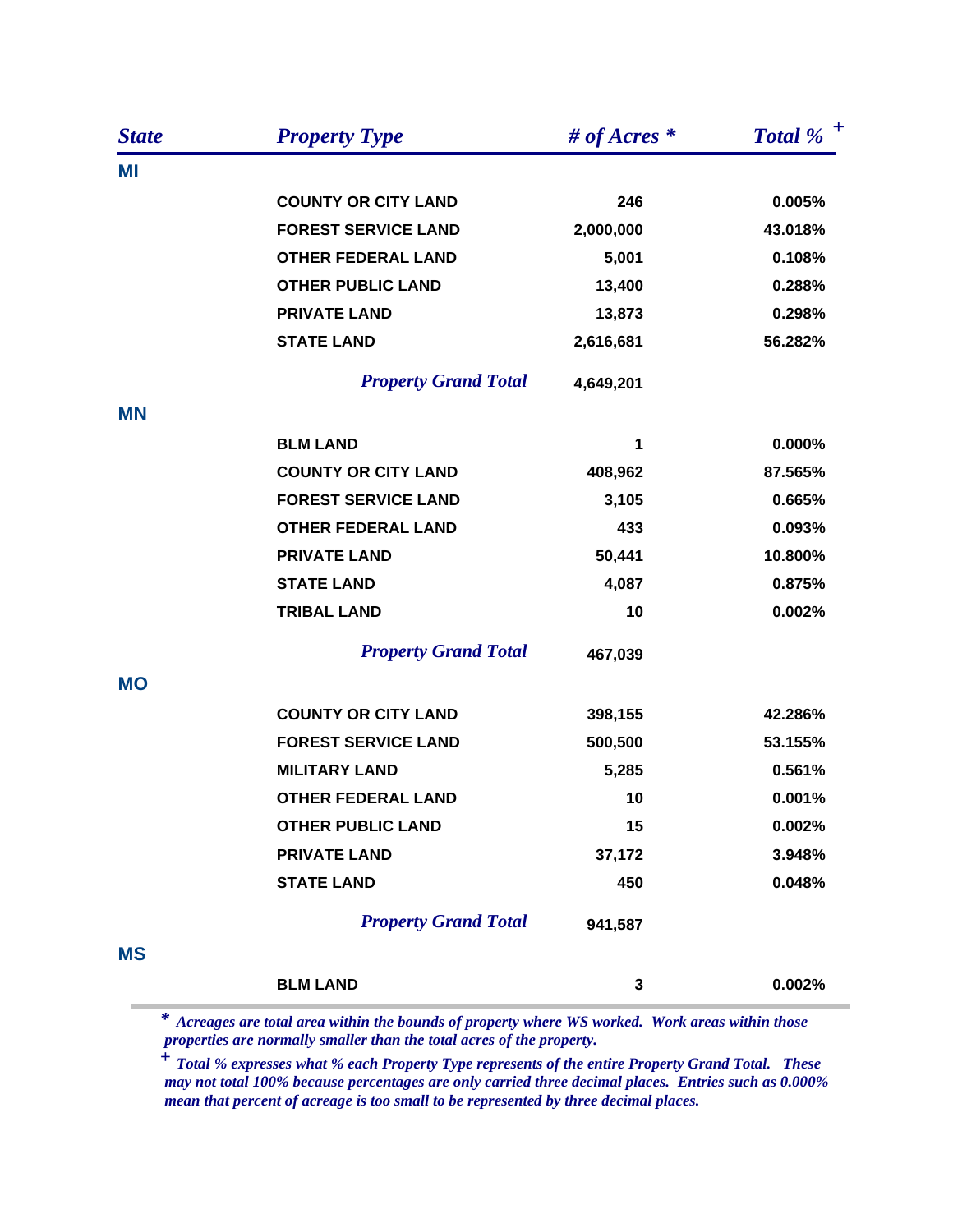| <b>State</b> | <b>Property Type</b>          | # of Acres $*$ | Total % $^+$ |
|--------------|-------------------------------|----------------|--------------|
|              | <b>COUNTY OR CITY LAND</b>    | 1,873          | 1.089%       |
|              | <b>FISH AND WILDLIFE SRVC</b> | 1,658          | 0.964%       |
|              | <b>FOREST SERVICE LAND</b>    | 61,001         | 35.475%      |
|              | <b>MILITARY LAND</b>          | 11,282         | 6.561%       |
|              | <b>OTHER FEDERAL LAND</b>     | 6,641          | 3.862%       |
|              | <b>OTHER PUBLIC LAND</b>      | 4              | 0.002%       |
|              | <b>PRIVATE LAND</b>           | 86,877         | 50.523%      |
|              | <b>STATE LAND</b>             | 2,617          | 1.522%       |
|              | <b>Property Grand Total</b>   | 171,956        |              |
| <b>MT</b>    |                               |                |              |
|              | <b>BLM LAND</b>               | 513,591        | 3.826%       |
|              | <b>COUNTY OR CITY LAND</b>    | 1,000          | 0.007%       |
|              | FISH AND WILDLIFE SRVC        | 89,464         | 0.666%       |
|              | <b>FOREST SERVICE LAND</b>    | 248,936        | 1.854%       |
|              | <b>OTHER PUBLIC LAND</b>      | 1              | 0.000%       |
|              | <b>PRIVATE LAND</b>           | 12,121,355     | 90.300%      |
|              | <b>STATE LAND</b>             | 177,861        | 1.325%       |
|              | <b>TRIBAL LAND</b>            | 271,260        | 2.021%       |
|              | <b>Property Grand Total</b>   | 13,423,468     |              |
| <b>NC</b>    |                               |                |              |
|              | <b>COUNTY OR CITY LAND</b>    | 12,545,159     | 99.234%      |
|              | <b>MILITARY LAND</b>          | 22,461         | 0.178%       |
|              | <b>OTHER FEDERAL LAND</b>     | 30,007         | 0.237%       |
|              | <b>OTHER PUBLIC LAND</b>      | 22             | 0.000%       |
|              | <b>PRIVATE LAND</b>           | 25,103         | 0.199%       |
|              | <b>STATE LAND</b>             | 19,260         | 0.152%       |
|              | <b>Property Grand Total</b>   | 12,642,012     |              |

**ND**

 *Acreages are total area within the bounds of property where WS worked. Work areas within those properties are normally smaller than the total acres of the property. \**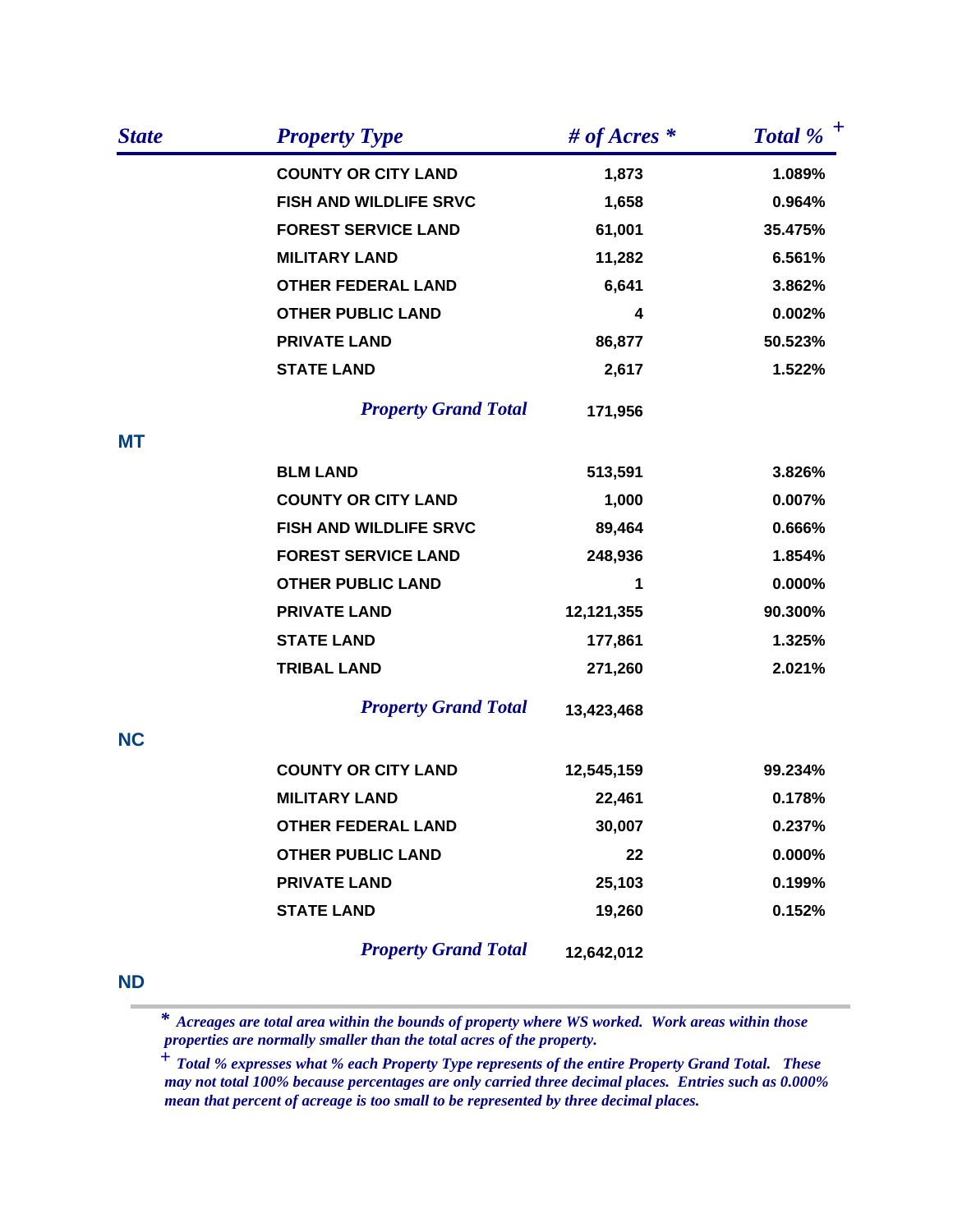| <b>State</b> | <b>Property Type</b>          | # of Acres $*$ | Total % $^+$ |
|--------------|-------------------------------|----------------|--------------|
|              | <b>COUNTY OR CITY LAND</b>    | 68,427         | 4.698%       |
|              | FISH AND WILDLIFE SRVC        | 61,816         | 4.244%       |
|              | <b>FOREST SERVICE LAND</b>    | 25,001         | 1.717%       |
|              | <b>OTHER PUBLIC LAND</b>      | 20,071         | 1.378%       |
|              | <b>PRIVATE LAND</b>           | 1,263,513      | 86.751%      |
|              | <b>STATE LAND</b>             | 17,640         | 1.211%       |
|              | <b>TRIBAL LAND</b>            | 20             | 0.001%       |
|              | <b>Property Grand Total</b>   | 1,456,488      |              |
| <b>NE</b>    |                               |                |              |
|              | <b>COUNTY OR CITY LAND</b>    | 13,760         | 0.700%       |
|              | <b>FOREST SERVICE LAND</b>    | 397,926        | 20.247%      |
|              | <b>MILITARY LAND</b>          | 1,923          | 0.098%       |
|              | <b>OTHER FEDERAL LAND</b>     | 100            | 0.005%       |
|              | <b>OTHER PUBLIC LAND</b>      | 11             | 0.001%       |
|              | <b>PRIVATE LAND</b>           | 1,365,607      | 69.483%      |
|              | <b>STATE LAND</b>             | 186,056        | 9.467%       |
|              | <b>Property Grand Total</b>   | 1,965,383      |              |
| <b>NH</b>    |                               |                |              |
|              | <b>COUNTY OR CITY LAND</b>    | 1,172,551      | 99.666%      |
|              | <b>MILITARY LAND</b>          | 229            | 0.019%       |
|              | <b>OTHER PUBLIC LAND</b>      | 10             | 0.001%       |
|              | <b>PRIVATE LAND</b>           | 3,695          | 0.314%       |
|              | <b>Property Grand Total</b>   | 1,176,485      |              |
| <b>NJ</b>    |                               |                |              |
|              | <b>COUNTY OR CITY LAND</b>    | 467            | 0.243%       |
|              | <b>FISH AND WILDLIFE SRVC</b> | 1,040          | 0.542%       |
|              | <b>OTHER FEDERAL LAND</b>     | 7,925          | 4.132%       |
|              | <b>OTHER PUBLIC LAND</b>      | 173,940        | 90.682%      |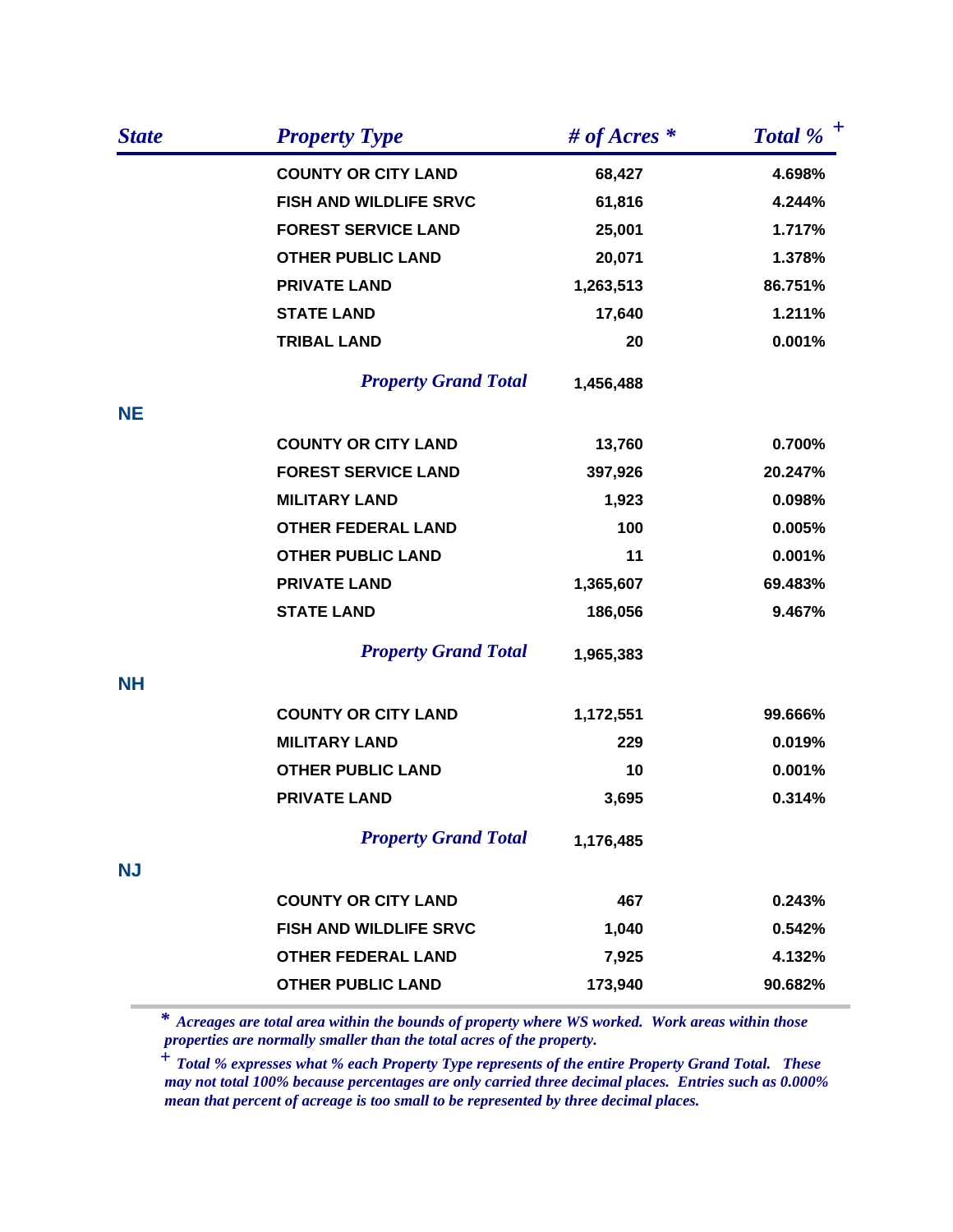| <b>State</b> | <b>Property Type</b>        | # of Acres $*$ | Total % $^+$ |
|--------------|-----------------------------|----------------|--------------|
|              | <b>PRIVATE LAND</b>         | 5,156          | 2.688%       |
|              | <b>STATE LAND</b>           | 3,286          | 1.713%       |
|              | <b>Property Grand Total</b> | 191,814        |              |
| <b>NM</b>    |                             |                |              |
|              | <b>BLM LAND</b>             | 2,096,322      | 17.124%      |
|              | <b>COUNTY OR CITY LAND</b>  | 5,912          | 0.048%       |
|              | FISH AND WILDLIFE SRVC      | 25,000         | 0.204%       |
|              | <b>FOREST SERVICE LAND</b>  | 1,281,576      | 10.469%      |
|              | <b>MILITARY LAND</b>        | 1,270          | 0.010%       |
|              | <b>OTHER FEDERAL LAND</b>   | 18,304         | 0.150%       |
|              | <b>OTHER PUBLIC LAND</b>    | 10             | $0.000\%$    |
|              | <b>PRIVATE LAND</b>         | 7,253,899      | 82.305%      |
|              | <b>STATE LAND</b>           | 1,559,515      | 17.695%      |
|              | <b>Property Grand Total</b> | 12,241,808     |              |
| <b>NV</b>    |                             |                |              |
|              | <b>BLM LAND</b>             | 14,603,112     | 80.797%      |
|              | <b>COUNTY OR CITY LAND</b>  | 1,075          | 0.006%       |
|              | <b>FOREST SERVICE LAND</b>  | 442,148        | 2.446%       |
|              | <b>OTHER FEDERAL LAND</b>   | 180,000        | 0.996%       |
|              | <b>PRIVATE LAND</b>         | 2,336,171      | 12.926%      |
|              | <b>STATE LAND</b>           | 43,480         | 0.241%       |
|              | <b>TRIBAL LAND</b>          | 467,920        | 100.000%     |
|              | <b>Property Grand Total</b> | 18,073,906     |              |
| <b>NY</b>    |                             |                |              |
|              | <b>BLM LAND</b>             | 6              | 0.002%       |
|              | <b>COUNTY OR CITY LAND</b>  | 126,579        | 45.388%      |
|              | FISH AND WILDLIFE SRVC      | 187            | 0.067%       |
|              | <b>MILITARY LAND</b>        | 1              | 0.000%       |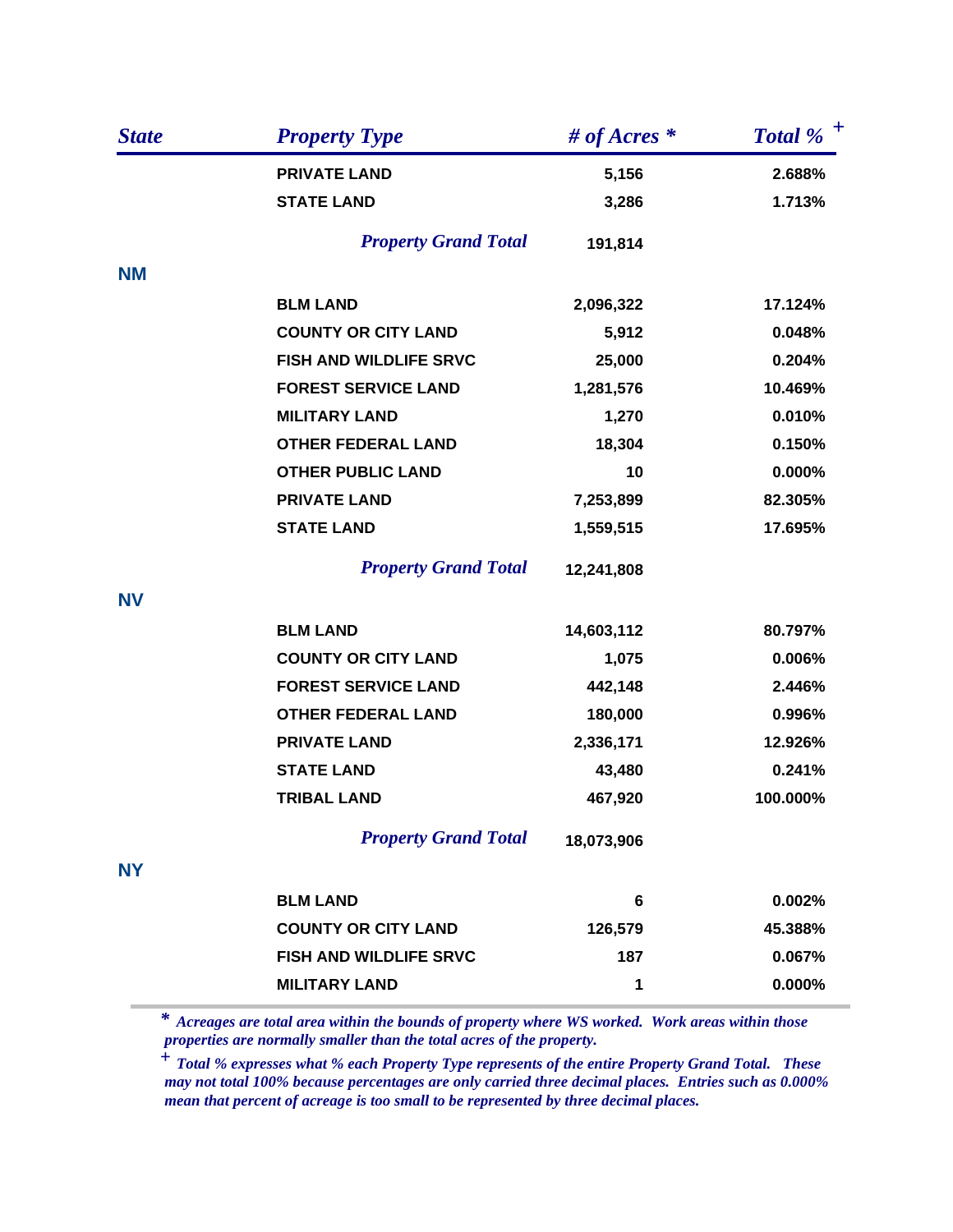| <b>State</b> | <b>Property Type</b>          | # of Acres $*$ | Total % $^+$ |
|--------------|-------------------------------|----------------|--------------|
|              | <b>OTHER FEDERAL LAND</b>     | 841            | 0.302%       |
|              | <b>OTHER PUBLIC LAND</b>      | 7,019          | 2.517%       |
|              | <b>PRIVATE LAND</b>           | 135,983        | 48.759%      |
|              | <b>STATE LAND</b>             | 8,269          | 2.965%       |
|              | <b>Property Grand Total</b>   | 278,885        |              |
| <b>OH</b>    |                               |                |              |
|              | <b>COUNTY OR CITY LAND</b>    | 14,670,478     | 98.590%      |
|              | <b>FISH AND WILDLIFE SRVC</b> | 82             | 0.001%       |
|              | <b>MILITARY LAND</b>          | 19,458         | 0.131%       |
|              | <b>OTHER FEDERAL LAND</b>     | 40             | 0.000%       |
|              | <b>OTHER PUBLIC LAND</b>      | 6,400          | 0.043%       |
|              | <b>PRIVATE LAND</b>           | 21,282         | 0.143%       |
|              | <b>STATE LAND</b>             | 162,561        | 1.092%       |
|              | <b>Property Grand Total</b>   | 14,880,301     |              |
| OK           |                               |                |              |
|              | <b>COUNTY OR CITY LAND</b>    | 1,791,614      | 31.481%      |
|              | <b>FOREST SERVICE LAND</b>    | 43,000         | 0.756%       |
|              | <b>MILITARY LAND</b>          | 62,393         | 1.096%       |
|              | <b>OTHER FEDERAL LAND</b>     | 157,800        | 2.773%       |
|              | <b>OTHER PUBLIC LAND</b>      | 1              | $0.000\%$    |
|              | <b>PRIVATE LAND</b>           | 3,539,320      | 62.190%      |
|              | <b>STATE LAND</b>             | 82,054         | 1.442%       |
|              | <b>TRIBAL LAND</b>            | 15,000         | 0.385%       |
|              | <b>Property Grand Total</b>   | 5,691,182      |              |
| <b>OR</b>    |                               |                |              |
|              | <b>BLM LAND</b>               | 2,869,703      | 32.876%      |
|              | <b>COUNTY OR CITY LAND</b>    | 44,504         | 0.510%       |
|              | <b>FISH AND WILDLIFE SRVC</b> | 1,600          | 0.018%       |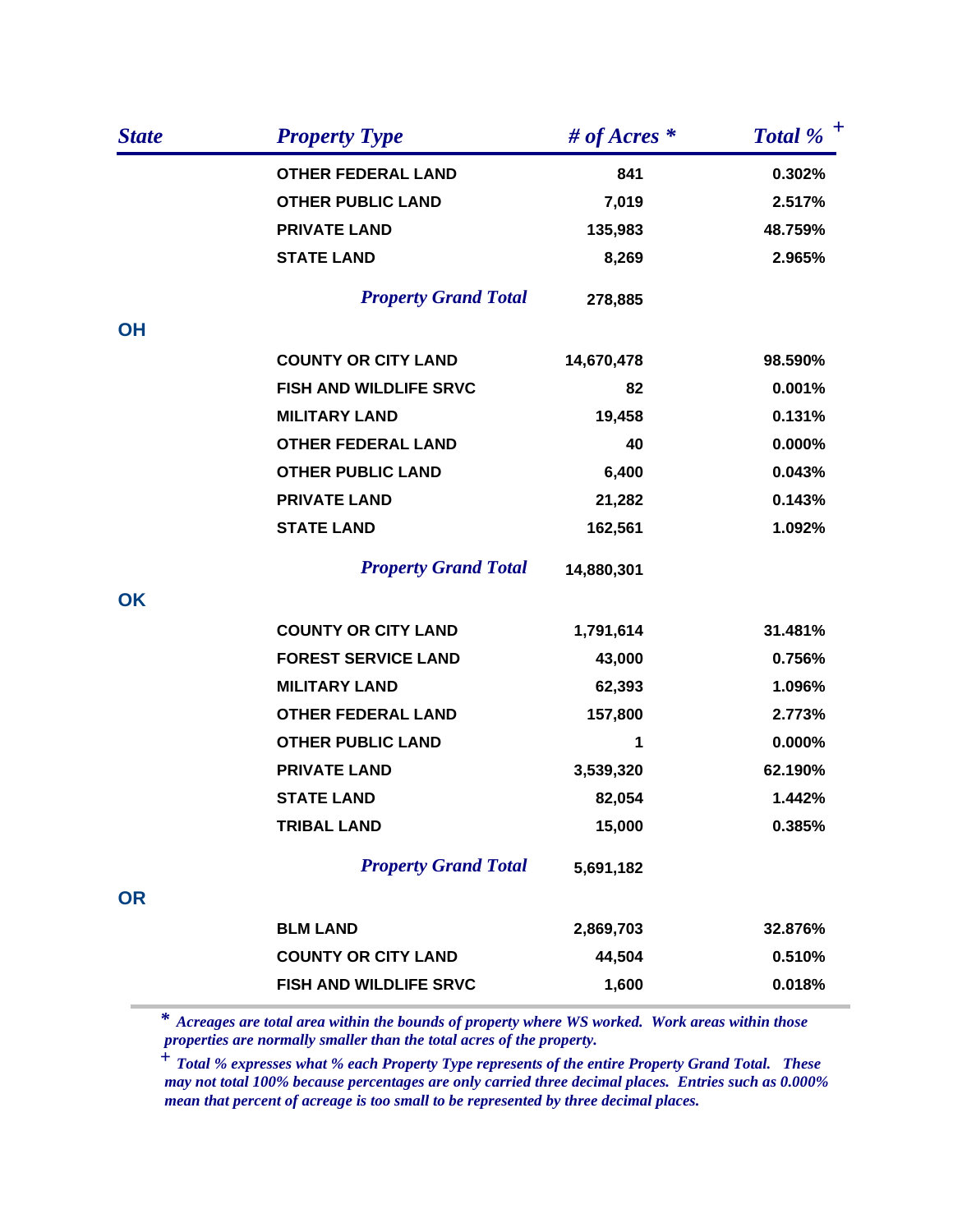| <b>State</b> | <b>Property Type</b>        | # of Acres $*$ | Total % $^+$ |
|--------------|-----------------------------|----------------|--------------|
|              | <b>FOREST SERVICE LAND</b>  | 227,729        | 2.609%       |
|              | <b>OTHER FEDERAL LAND</b>   | 500            | 0.006%       |
|              | <b>OTHER PUBLIC LAND</b>    | 1,121          | 0.013%       |
|              | <b>PRIVATE LAND</b>         | 5,545,569      | 63.532%      |
|              | <b>STATE LAND</b>           | 38,073         | 0.650%       |
|              | <b>Property Grand Total</b> | 8,728,799      |              |
| <b>PA</b>    |                             |                |              |
|              | <b>COUNTY OR CITY LAND</b>  | 35,308         | 19.353%      |
|              | FISH AND WILDLIFE SRVC      | 12,000         | 6.577%       |
|              | <b>MILITARY LAND</b>        | 19,629         | 10.759%      |
|              | <b>OTHER FEDERAL LAND</b>   | 3,765          | 2.064%       |
|              | <b>OTHER PUBLIC LAND</b>    | 23,933         | 13.118%      |
|              | <b>PRIVATE LAND</b>         | 57,953         | 31.764%      |
|              | <b>STATE LAND</b>           | 29,859         | 16.366%      |
|              | <b>Property Grand Total</b> | 182,447        |              |
| <b>PR</b>    |                             |                |              |
|              | <b>COUNTY OR CITY LAND</b>  | 285            | 2.430%       |
|              | <b>FOREST SERVICE LAND</b>  | 10,000         | 85.266%      |
|              | <b>MILITARY LAND</b>        | 1,063          | 9.064%       |
|              | <b>PRIVATE LAND</b>         | 300            | 2.558%       |
|              | <b>STATE LAND</b>           | 80             | 0.682%       |
|              | <b>Property Grand Total</b> | 11,728         |              |
| <b>RI</b>    |                             |                |              |
|              | <b>COUNTY OR CITY LAND</b>  | 10             | 0.327%       |
|              | <b>MILITARY LAND</b>        | 300            | 9.820%       |
|              | <b>PRIVATE LAND</b>         | 445            | 14.566%      |
|              | <b>STATE LAND</b>           | 2,300          | 75.286%      |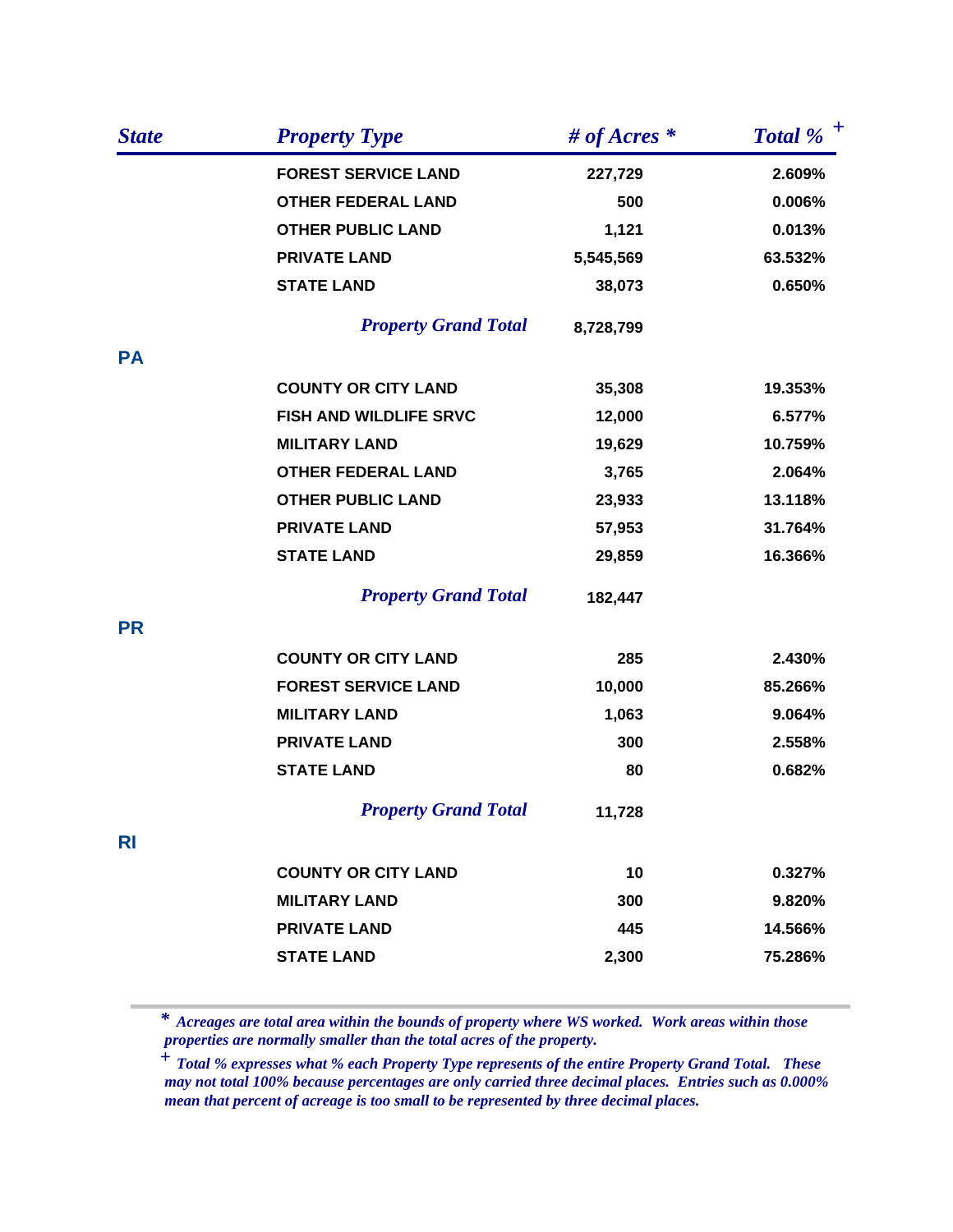| <b>State</b> | <b>Property Type</b>          | # of Acres $*$ | Total % $^+$ |
|--------------|-------------------------------|----------------|--------------|
|              | <b>Property Grand Total</b>   | 3,055          |              |
| <b>SC</b>    |                               |                |              |
|              | <b>COUNTY OR CITY LAND</b>    | 10,863,342     | 95.845%      |
|              | <b>FISH AND WILDLIFE SRVC</b> | 45,000         | 0.397%       |
|              | <b>MILITARY LAND</b>          | 58,400         | 0.515%       |
|              | <b>OTHER FEDERAL LAND</b>     | 443            | 0.004%       |
|              | <b>OTHER PUBLIC LAND</b>      | 3              | 0.000%       |
|              | <b>PRIVATE LAND</b>           | 208,240        | 1.837%       |
|              | <b>STATE LAND</b>             | 158,889        | 1.402%       |
|              | <b>Property Grand Total</b>   | 11,334,317     |              |
| <b>SD</b>    |                               |                |              |
|              | <b>COUNTY OR CITY LAND</b>    | 3              | 0.011%       |
|              | <b>PRIVATE LAND</b>           | 26,304         | 99.989%      |
|              | <b>Property Grand Total</b>   | 26,307         |              |
| <b>TN</b>    |                               |                |              |
|              | <b>COUNTY OR CITY LAND</b>    | 9,532          | 3.110%       |
|              | FISH AND WILDLIFE SRVC        | 3,250          | 1.060%       |
|              | <b>FOREST SERVICE LAND</b>    | 740            | 0.241%       |
|              | <b>MILITARY LAND</b>          | 82,978         | 27.073%      |
|              | <b>OTHER FEDERAL LAND</b>     | 142,379        | 46.453%      |
|              | <b>OTHER PUBLIC LAND</b>      | 520            | 0.170%       |
|              | <b>PRIVATE LAND</b>           | 39,671         | 12.943%      |
|              | <b>STATE LAND</b>             | 27,432         | 8.950%       |
|              | <b>Property Grand Total</b>   | 306,502        |              |
| <b>TX</b>    |                               |                |              |
|              | <b>COUNTY OR CITY LAND</b>    | 1,087,811      | 5.129%       |
|              | FISH AND WILDLIFE SRVC        | 20,201         | 0.095%       |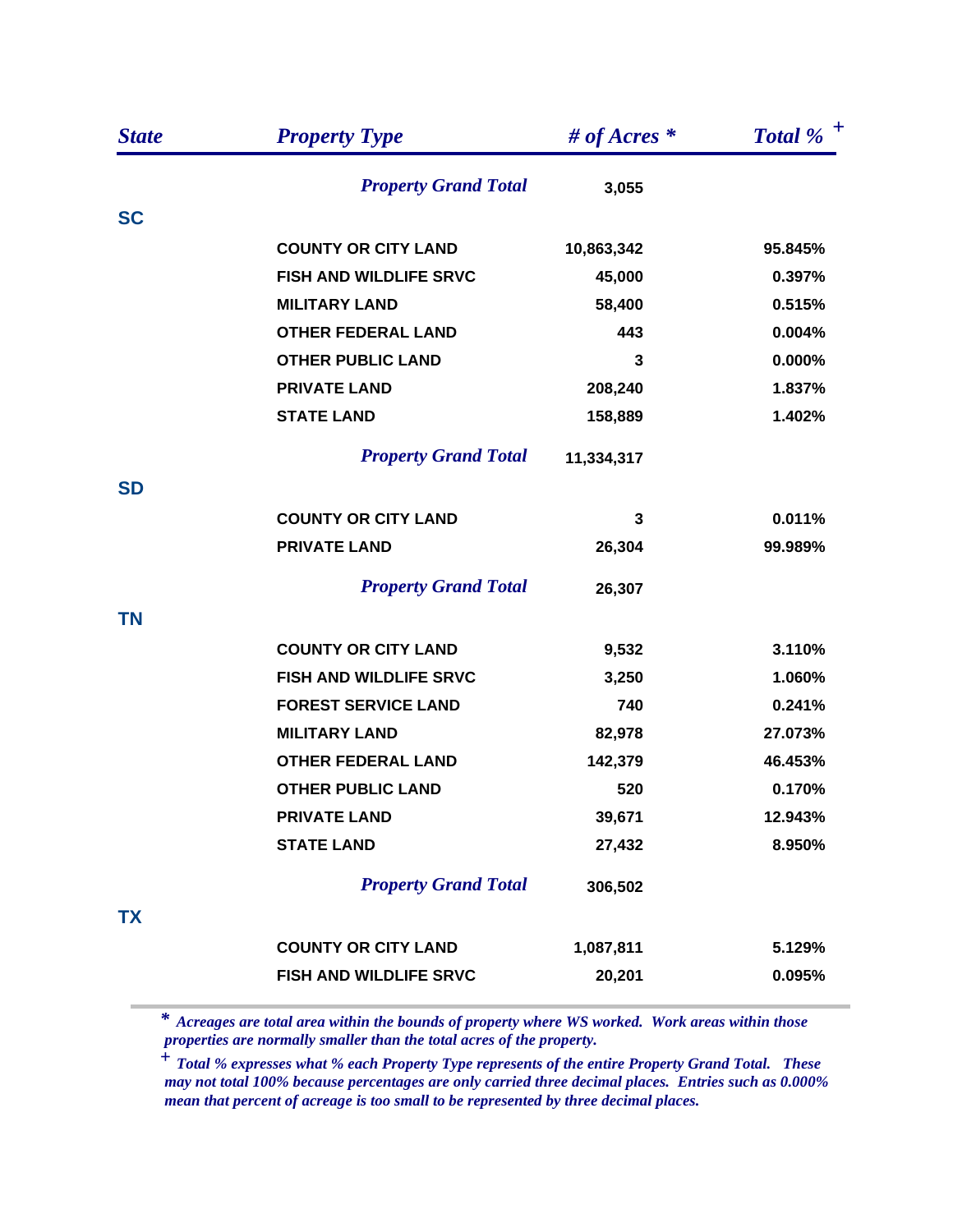| <b>State</b> | <b>Property Type</b>        | # of Acres $*$ | Total % $^+$ |
|--------------|-----------------------------|----------------|--------------|
|              | <b>MILITARY LAND</b>        | 21,449         | 0.101%       |
|              | <b>OTHER FEDERAL LAND</b>   | 62,700         | 0.296%       |
|              | <b>OTHER PUBLIC LAND</b>    | 1,312          | 0.006%       |
|              | <b>PRIVATE LAND</b>         | 19,693,560     | 92.859%      |
|              | <b>STATE LAND</b>           | 320,885        | 1.513%       |
|              | <b>Property Grand Total</b> | 21,207,918     |              |
| <b>UT</b>    |                             |                |              |
|              | <b>BLM LAND</b>             | 10,489,756     | 59.445%      |
|              | FISH AND WILDLIFE SRVC      | 7,560          | 0.043%       |
|              | <b>FOREST SERVICE LAND</b>  | 2,191,574      | 12.419%      |
|              | <b>MILITARY LAND</b>        | 832,000        | 4.715%       |
|              | <b>OTHER FEDERAL LAND</b>   | 30,000         | 0.170%       |
|              | <b>PRIVATE LAND</b>         | 3,088,299      | 17.501%      |
|              | <b>STATE LAND</b>           | 1,007,110      | 5.707%       |
|              | <b>Property Grand Total</b> | 17,646,299     |              |
| <b>VA</b>    |                             |                |              |
|              | <b>COUNTY OR CITY LAND</b>  | 6,016,896      | 96.837%      |
|              | FISH AND WILDLIFE SRVC      | 31,379         | 0.505%       |
|              | <b>FOREST SERVICE LAND</b>  | 25             | 0.000%       |
|              | <b>MILITARY LAND</b>        | 47,200         | 0.760%       |
|              | <b>OTHER FEDERAL LAND</b>   | 10,709         | 0.172%       |
|              | <b>OTHER PUBLIC LAND</b>    | 1              | 0.000%       |
|              | <b>PRIVATE LAND</b>         | 98,315         | 1.582%       |
|              | <b>STATE LAND</b>           | 8,872          | 4.515%       |
|              | <b>Property Grand Total</b> | 6,213,397      |              |
| VI           |                             |                |              |
|              | <b>OTHER FEDERAL LAND</b>   | 201            | 99.015%      |
|              | <b>OTHER PUBLIC LAND</b>    | 1              | 0.493%       |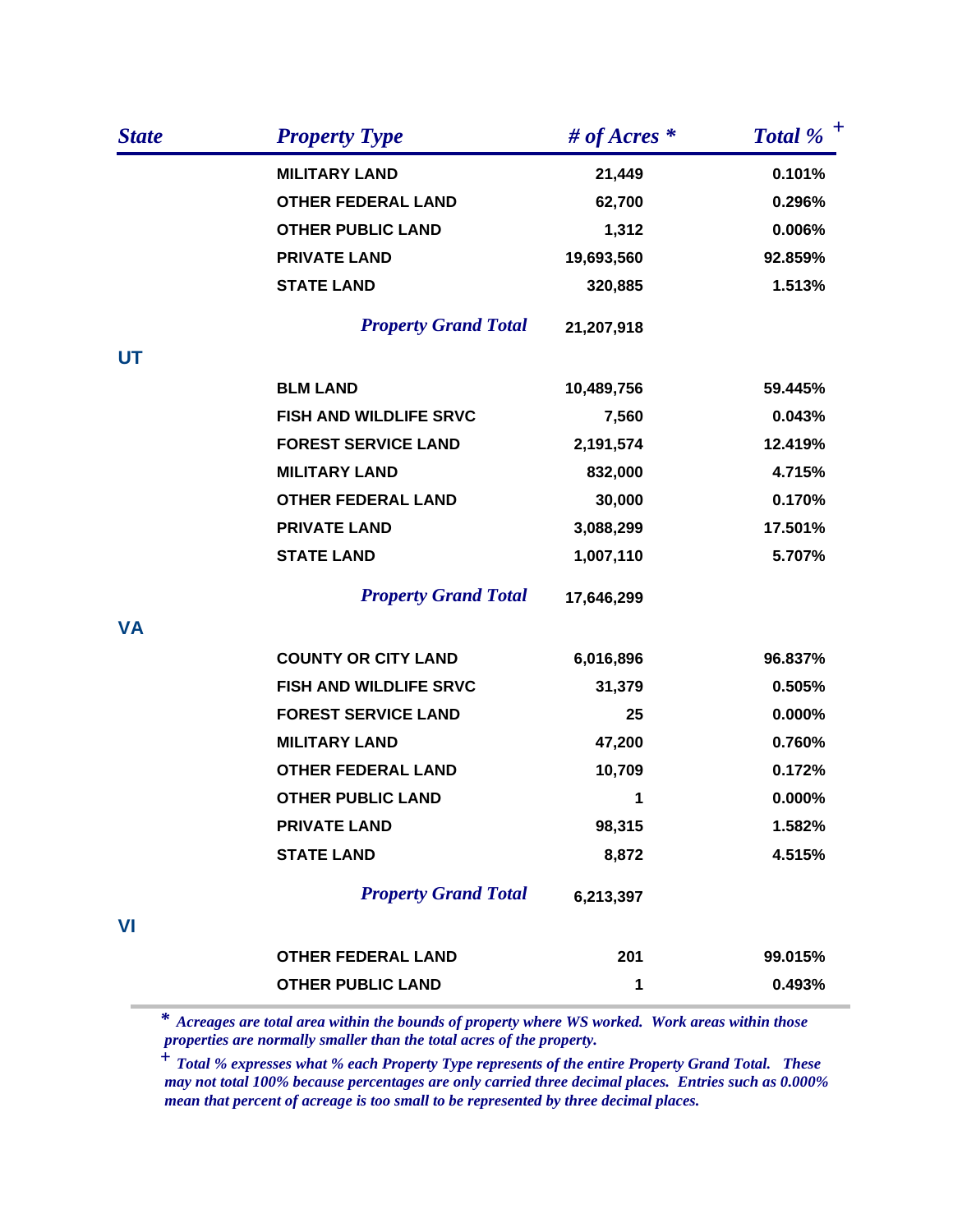| <b>State</b> | <b>Property Type</b>          | # of Acres $*$ | Total % $^+$ |
|--------------|-------------------------------|----------------|--------------|
|              | <b>STATE LAND</b>             | 1              | 0.493%       |
|              | <b>Property Grand Total</b>   | 203            |              |
| <b>VT</b>    |                               |                |              |
|              | <b>COUNTY OR CITY LAND</b>    | 2,691,850      | 30.211%      |
|              | <b>PRIVATE LAND</b>           | 17,852         | 0.200%       |
|              | <b>STATE LAND</b>             | 6,200,432      | 69.589%      |
|              | <b>Property Grand Total</b>   | 8,910,134      |              |
| <b>WA</b>    |                               |                |              |
|              | <b>COUNTY OR CITY LAND</b>    | 1,137,429      | 46.717%      |
|              | <b>FISH AND WILDLIFE SRVC</b> | 2,000          | 0.082%       |
|              | <b>MILITARY LAND</b>          | 17,356         | 0.713%       |
|              | <b>OTHER FEDERAL LAND</b>     | 25,027         | 1.028%       |
|              | <b>PRIVATE LAND</b>           | 229,637        | 9.432%       |
|              | <b>STATE LAND</b>             | 1,023,272      | 42.028%      |
|              | <b>Property Grand Total</b>   | 2,434,721      |              |
| WI           |                               |                |              |
|              | <b>COUNTY OR CITY LAND</b>    | 747,307        | 49.636%      |
|              | <b>FISH AND WILDLIFE SRVC</b> | 21,418         | 1.423%       |
|              | <b>FOREST SERVICE LAND</b>    | 99,946         | 6.638%       |
|              | <b>MILITARY LAND</b>          | 2,258          | 0.150%       |
|              | <b>OTHER FEDERAL LAND</b>     | $\mathbf{2}$   | 0.000%       |
|              | <b>OTHER PUBLIC LAND</b>      | 1,291          | 0.086%       |
|              | <b>PRIVATE LAND</b>           | 230,939        | 15.339%      |
|              | <b>STATE LAND</b>             | 327,202        | 21.733%      |
|              | <b>TRIBAL LAND</b>            | 75,200         | 4.995%       |
|              | <b>Property Grand Total</b>   | 1,505,563      |              |

**WV**

 *Acreages are total area within the bounds of property where WS worked. Work areas within those properties are normally smaller than the total acres of the property. \**